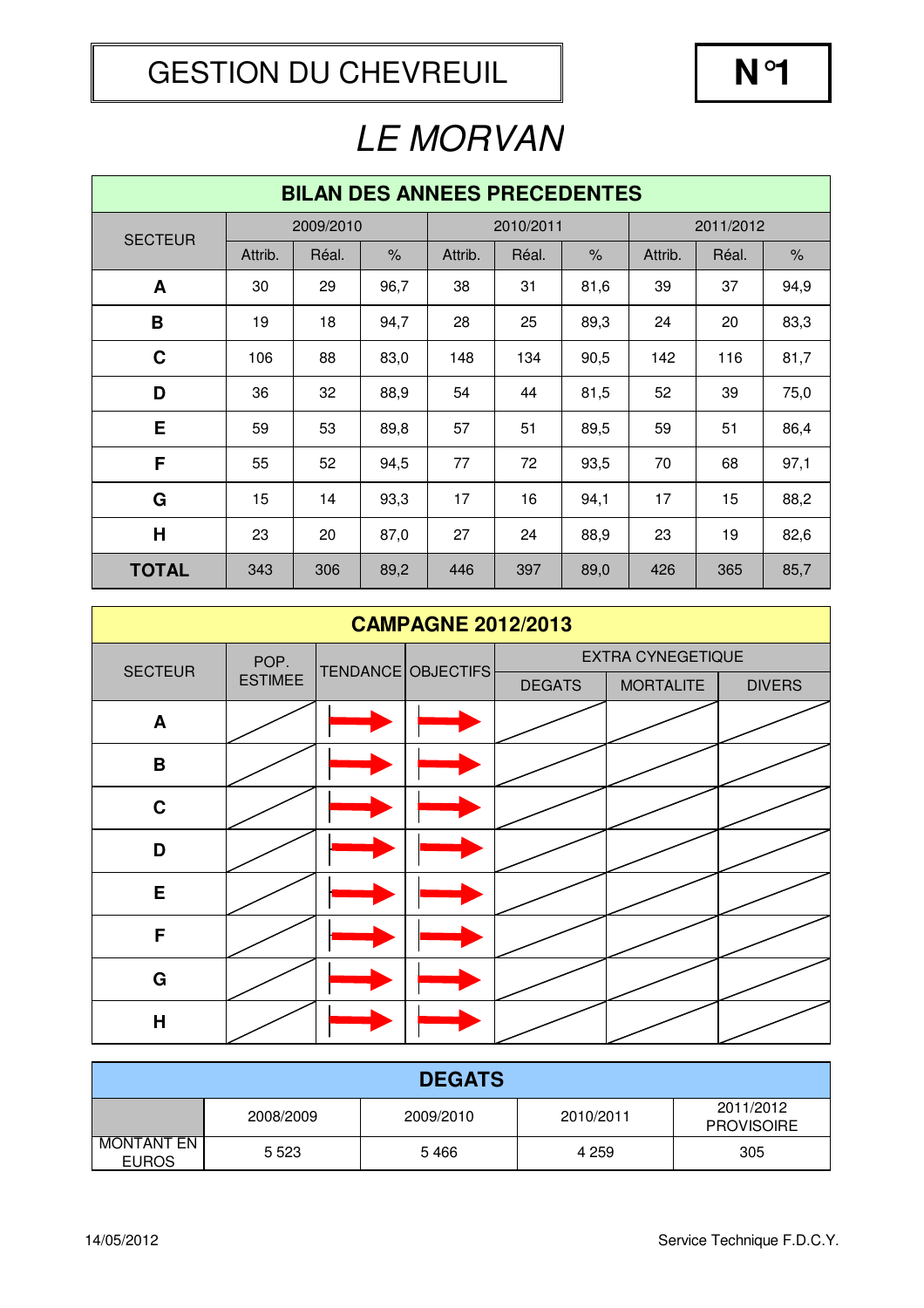#### GESTION DU CHEVREUIL  $\parallel$  **N°1**

# LE MORVAN

| <b>ATTRIBUTIONS 2012/2013</b> |             |                                 |                     |                                    |  |  |  |
|-------------------------------|-------------|---------------------------------|---------------------|------------------------------------|--|--|--|
| <b>SECTEUR</b>                |             | <b>ATTRIBUTION QUANTITATIVE</b> | <b>ATTRIBUTIONS</b> |                                    |  |  |  |
|                               | <b>BOIS</b> | <b>PLAINE</b>                   |                     | <b>OBSERVATIONS</b>                |  |  |  |
| A                             | $1/45$ HA   | 1/180 HA                        | 35/45               | ATTRIBUTIONS 75 % BOIS 25 % PLAINE |  |  |  |
| B                             | $1/45$ HA   | 1/150 HA                        | 20/30               | ATTRIBUTIONS 80 % BOIS 20 % PLAINE |  |  |  |
| C                             | $1/25$ HA   | 1/180 HA                        | 140 / 150           | ATTRIBUTIONS 75 % BOIS 25 % PLAINE |  |  |  |
| D                             | $1/18$ HA   | 1/80 HA                         | 50/60               | ATTRIBUTIONS 90 % BOIS 10 % PLAINE |  |  |  |
| Е                             | 1/30 HA     | 1/40 HA                         | 50/60               | ATTRIBUTIONS 80 % BOIS 20 % PLAINE |  |  |  |
| F                             | 1/30 HA     | 1/200 HA                        | 60/70               | ATTRIBUTIONS 80 % BOIS 20 % PLAINE |  |  |  |
| G                             | $1/12$ HA   | 1/300 HA                        | 10/20               | ATTRIBUTIONS 80 % BOIS 20 % PLAINE |  |  |  |
| H                             | $1/30$ HA   | 1/130 HA                        | 20/30               | ATTRIBUTIONS 60 % BOIS 40 % PLAINE |  |  |  |
| <b>TOTAL</b>                  |             |                                 | 385/465             |                                    |  |  |  |

#### **OBSERVATIONS**

**HORS QUOTA:** 0104060 + 2CHI 0104070 + 2 CHI 0104010 + 1 CHI

|                 | <b>METHODE DE CALCUL</b>                                    |
|-----------------|-------------------------------------------------------------|
| <b>SECTEUR</b>  |                                                             |
|                 | Le bénéficiaire A possède 20 ha de bois et 100 ha de plaine |
| <b>ENSEMBLE</b> | Critère du secteur: 1 / 40 ha et 1 / 250 ha de plaine       |
| <b>ZONE</b>     | Résultat: $(20/40) + (100/250) = 0.9$ soit 1 chevreuil      |
|                 | Echelle: $0$ à $0,49 = 0$ $0,5$ à $1,49 = 1$                |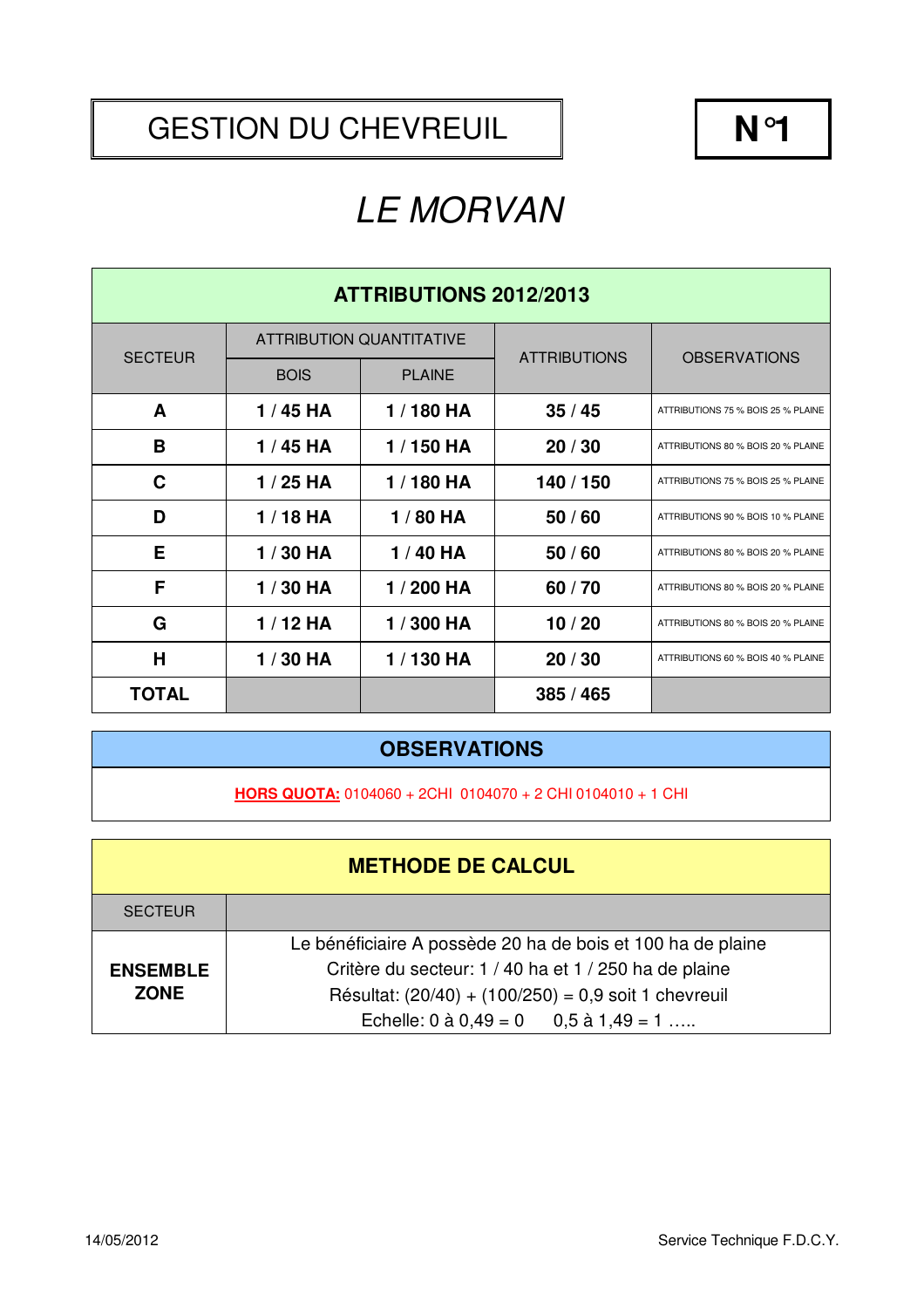| <b>BILAN DES ANNEES PRECEDENTES</b> |                       |                     |               |                       |              |      |                       |              |               |
|-------------------------------------|-----------------------|---------------------|---------------|-----------------------|--------------|------|-----------------------|--------------|---------------|
| <b>SECTEUR</b>                      | 2009/2010             |                     |               | 2010/2011             |              |      | 2011/2012             |              |               |
|                                     | Attrib.<br><b>CEI</b> | Réal.<br><b>CEI</b> | $\frac{9}{6}$ | Attrib.<br><b>CEI</b> | Réal.<br>CEI | $\%$ | Attrib.<br><b>CEI</b> | Réal.<br>CEI | $\frac{9}{6}$ |
| <b>ENSEMBLE</b><br><b>ZONE</b>      | 0                     | 0                   | 100           | 0                     | 0            | 100  | 0                     | 0            | 100           |

| <b>CAMPAGNE 2012/2013</b>      |                |  |                                                   |                          |                  |               |  |  |  |
|--------------------------------|----------------|--|---------------------------------------------------|--------------------------|------------------|---------------|--|--|--|
| <b>SECTEUR</b>                 | POP.           |  | TENDANCE OBJECTIFS                                | <b>EXTRA CYNEGETIQUE</b> |                  |               |  |  |  |
|                                | <b>ESTIMEE</b> |  |                                                   | <b>DEGATS</b>            | <b>MORTALITE</b> | <b>DIVERS</b> |  |  |  |
| <b>ENSEMBLE</b><br><b>ZONE</b> |                |  | <b>AUCUNE</b><br><b>IMPLANTATION</b><br>SOUHAITÉE |                          |                  |               |  |  |  |

| <b>DEGATS</b>                     |           |           |           |                                |  |  |  |  |
|-----------------------------------|-----------|-----------|-----------|--------------------------------|--|--|--|--|
|                                   | 2008/2009 | 2009/2010 | 2010/2011 | 2011/2012<br><b>PROVISOIRE</b> |  |  |  |  |
| <b>MONTANT EN</b><br><b>EUROS</b> |           |           |           |                                |  |  |  |  |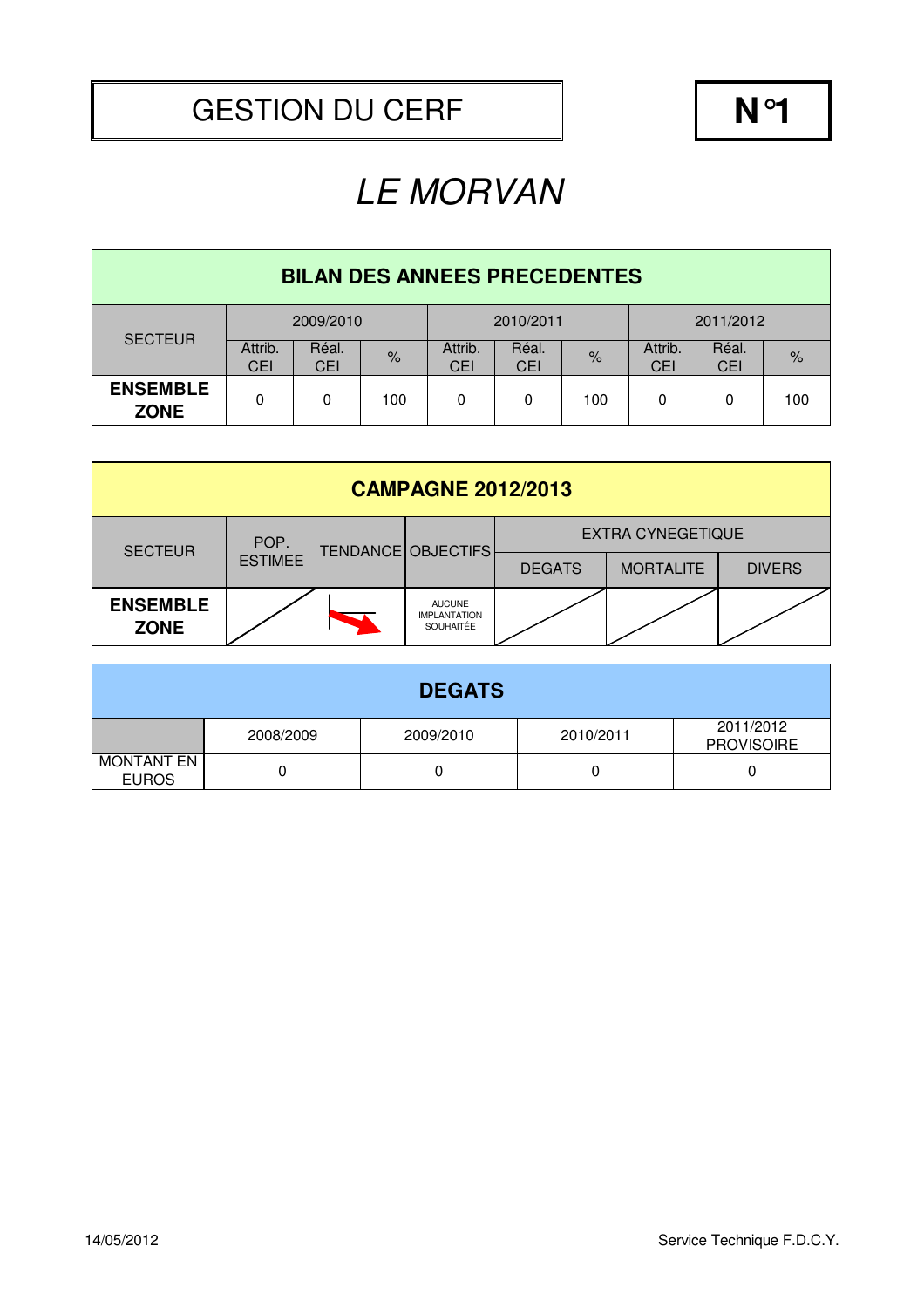| <b>ATTRIBUTIONS 2012/2013</b>        |                                 |                    |      |  |  |  |  |
|--------------------------------------|---------------------------------|--------------------|------|--|--|--|--|
| <b>SECTEUR</b>                       | <b>QUANTITATIF</b>              | <b>ATTRIBUTION</b> |      |  |  |  |  |
|                                      |                                 | <b>CEI</b>         | $\%$ |  |  |  |  |
| <b>ENSEMBLE</b><br><b>DE LA ZONE</b> | <b>TOUTE DEMANDE SATISFAITE</b> |                    | 100  |  |  |  |  |

| <b>OBSERVATIONS</b> |  |
|---------------------|--|
|                     |  |

|                                | <b>METHODE DE CALCUL</b> |
|--------------------------------|--------------------------|
| <b>SECTEUR</b>                 |                          |
| <b>ENSEMBLE</b><br><b>ZONE</b> |                          |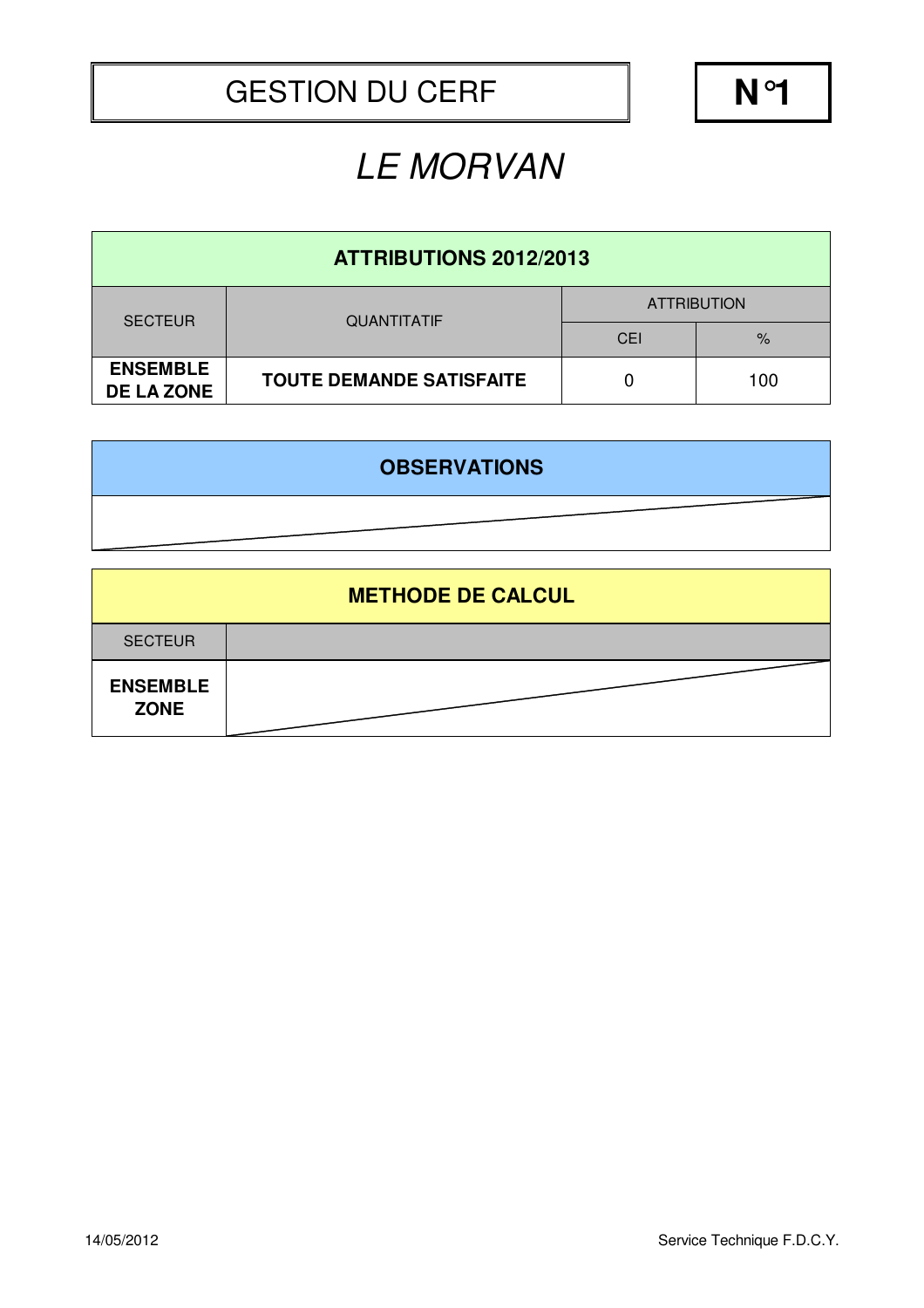| <b>BILAN DES ANNEES PRECEDENTES</b> |                   |                 |      |                   |                 |               |                   |                 |      |
|-------------------------------------|-------------------|-----------------|------|-------------------|-----------------|---------------|-------------------|-----------------|------|
|                                     |                   | 2009/2010       |      |                   | 2010/2011       |               |                   | 2011/2012       |      |
| <b>SECTEUR</b>                      | Attrib.<br>Totale | Réal.<br>Totale | $\%$ | Attrib.<br>Totale | Réal.<br>Totale | $\frac{9}{6}$ | Attrib.<br>Totale | Réal.<br>Totale | $\%$ |
| A                                   | 135               | 109             | 80,7 | 122               | 99              | 81,1          | 95                | 77              | 81,1 |
| B                                   | 56                | 39              | 69,6 | 47                | 38              | 80,9          | 35                | 21              | 60,0 |
| $\mathbf C$                         | 187               | 125             | 66,8 | 226               | 183             | 81,0          | 168               | 86              | 51,2 |
| D                                   | 44                | 33              | 75,0 | 59                | 40              | 67,8          | 58                | 18              | 31,0 |
| E                                   | 39                | 34              | 87,2 | 37                | 24              | 64,9          | 35                | 24              | 68,6 |
| F                                   | 52                | 48              | 92,3 | 64                | 51              | 79,7          | 60                | 40              | 66,7 |
| G                                   | 10                | 8               | 80,0 | 12                | 9               | 75,0          | 10                | 8               | 80,0 |
| H                                   | 30                | 23              | 76,7 | 30                | 19              | 63,3          | 23                | $\overline{7}$  | 30,4 |
| <b>TOTAL</b>                        | 553               | 419             | 75,8 | 597               | 463             | 77,6          | 484               | 281             | 58,1 |

| <b>CAMPAGNE 2012/2013</b> |                        |  |                    |                          |                  |               |  |
|---------------------------|------------------------|--|--------------------|--------------------------|------------------|---------------|--|
| <b>SECTEUR</b>            | POP.<br><b>ESTIMEE</b> |  | TENDANCE OBJECTIFS | <b>EXTRA CYNEGETIQUE</b> |                  |               |  |
|                           |                        |  |                    | <b>DEGATS</b>            | <b>MORTALITE</b> | <b>DIVERS</b> |  |
| A                         |                        |  |                    |                          |                  |               |  |
| $\, {\bf B}$              |                        |  |                    |                          |                  |               |  |
| $\mathbf C$               |                        |  |                    |                          |                  |               |  |
| D                         |                        |  |                    |                          |                  |               |  |
| E                         |                        |  |                    |                          |                  |               |  |
| F                         |                        |  |                    |                          |                  |               |  |
| G                         |                        |  |                    |                          |                  |               |  |
| $\overline{H}$            |                        |  |                    |                          |                  |               |  |

| <b>DEGATS</b>              |           |           |           |                                |  |  |
|----------------------------|-----------|-----------|-----------|--------------------------------|--|--|
|                            | 2008/2009 | 2009/2010 | 2010/2011 | 2011/2012<br><b>PROVISOIRE</b> |  |  |
| MONTANT EN<br><b>EUROS</b> | 115 795   | 61 421    | 90 486    | 17 140                         |  |  |